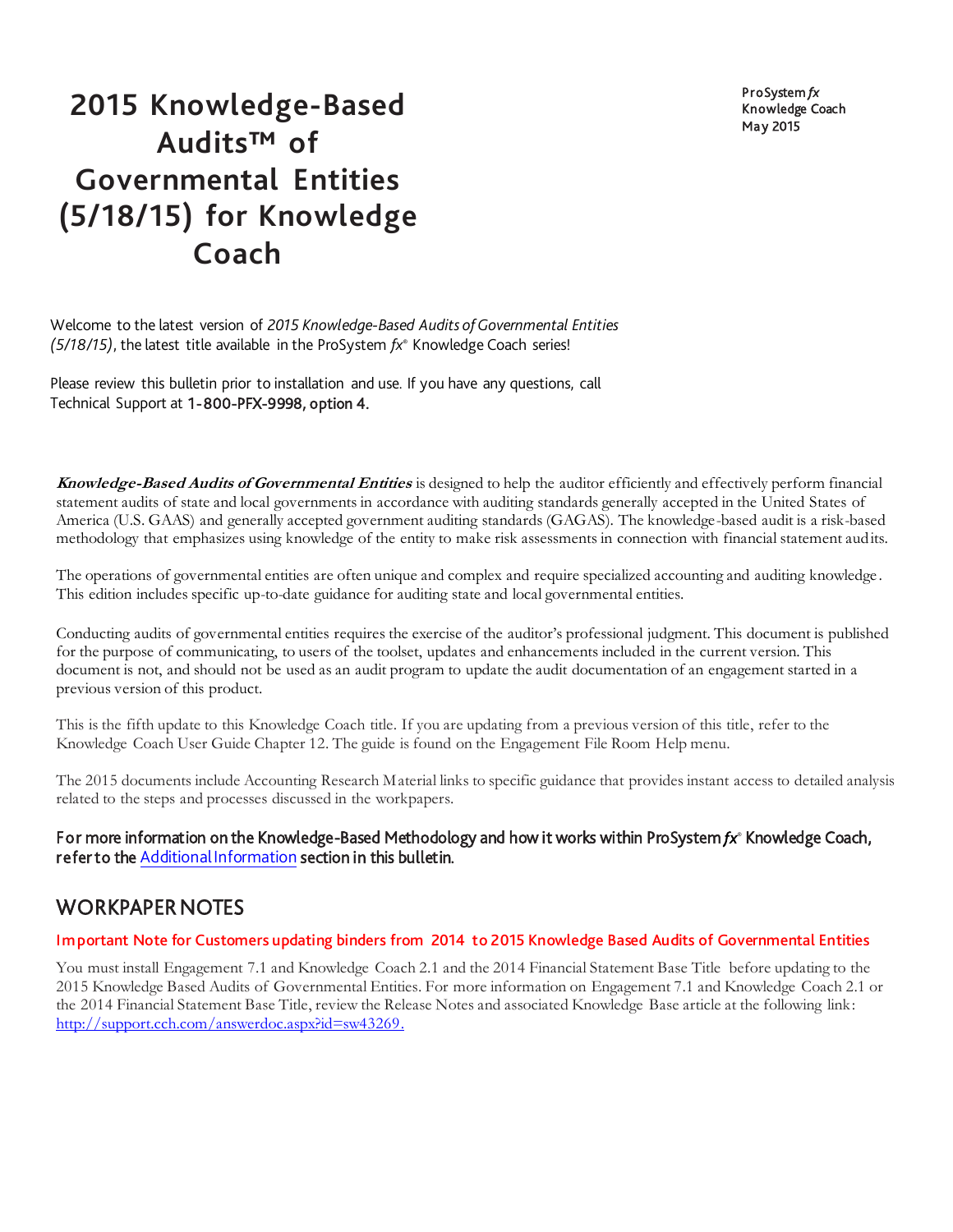### General Roll Forward Note

You must be the current editor of all Knowledge Coach workpapers to update to the latest content during roll forward, and you must be the current editor upon opening the updated workpaper for the first time to ensure you see the updated workpaper.

The 2015 Knowledge-Based Audits of Governmental Entities has been updated to help auditors conduct audit engagements in accordance with auditing standards and guidance, including the incorporation of the 2013 *Internal Control-Integrated Framework* (Framework) established by the Committee of Sponsoring Organizations of the Treadway Commission; the requirements of SAS-129, *Letters to Underwriters and Certain Other Requesting Parties;* the December 2011 revision of *Government Auditing Standards* (Yellow Book); OMB Circular A-133 through the issuance of the March 2014 Compliance Supplement; the AICPA's Code of Professional Conduct—Revised; and guidance in the most recent editions of the AICPA Audit Guides, *Government Auditing Standards and Circular A-133 Audits* and *State and Local Governments*. (For a more in depth discussion on the recently released *Uniform Administrative Requirements, Cost Principles, and Audit Requirements for Federal Awards,* see the *CCH Knowledge Based Audits™of State and Local Governments*  with Single Audits text). Many new tips and examples have been incorporated. The 2015 tools include links to specific guidance that provides instant access to detailed analysis related to the steps and processes discussed in the workpapers. In addition, various practice alerts have been added to address the applicability of new or pending audit standards and guidance to audits of state and local governments. The workpapers have been updated, where applicable, with links to the guidance in CCH's *Knowledge-Based Audits of State and Local Governments with Single Audits*.

### Specific Program Enhancements

The 2015 edition of Knowledge-Based Audits of Governmental Entities features numerous enhancements, including:

- Findings are accumulated in the Internal Control Documents, including KBA-401 through KBA-408, to better facilitate flow to KBA-103
- Revised rule-of-thumb percentages in KBA-301. The benchmarks and related percentages are based on the judgment of our expert authors. Our expert authors base them on issues encountered in practice, research studies, AICPA audit risk and sampling guides, AICPA interpretive guidance (including AICPA CPE courses), and Big Firm practices and policies. Based on this information, with regard to this toolset, the commonly used rule of thumb amounts were revised to ½-2% for total revenue and ½-2% for total assets
- Updates to the KBA-400 series workpapers to facilitate the changes to the 2013 COSO framework
- Several new forms are available in this title including:
	- AID-837 Board Minutes Review Checklist
	- AID-838 Dual Purpose Testing Worksheet
	- RPT-0930 Reports Required Audits of Single Financial Statements and Specific Elements, Accounts, or Items of a Financial Statement—Defined Benefit Pensions

For more information on specific program enhancements, review the 2015 Governmental Entities Overview for Knowledge Coach users available at the following link or in the binder through the KCO-001 workpaper. [https://support.cch.com/Updates/KnowledgeCoach/pdf/guides\\_tab/2015%20Governmental%20Entities%20Title%20Over](https://support.cch.com/Updates/KnowledgeCoach/pdf/guides_tab/2015%20Governmental%20Entities%20Title%20Overview%20for%20Knowledge%20Coach%20Users.pdf) [view%20for%20Knowledge%20Coach%20Users.pdf](https://support.cch.com/Updates/KnowledgeCoach/pdf/guides_tab/2015%20Governmental%20Entities%20Title%20Overview%20for%20Knowledge%20Coach%20Users.pdf)

#### In addition, forms and practice aids throughout have been updated, where applicable, to take into account:

Information related to new literature, standards, and developments applicable to state and local governments that are reflected in the following current audit and accounting guidance:

#### AICPA Statements on Auditing Standards (SASs):

SAS-129, *Letters for Underwriters and Certain Other Requesting Parties*

#### AICPA Statement on Quality Control Standards No. 8 (SQCS-8), *A Firm's System of Quality Control (Redrafted)* AICPA's Code of Professional Conduct*—*Revised

AICPA Audit and Accounting Guides: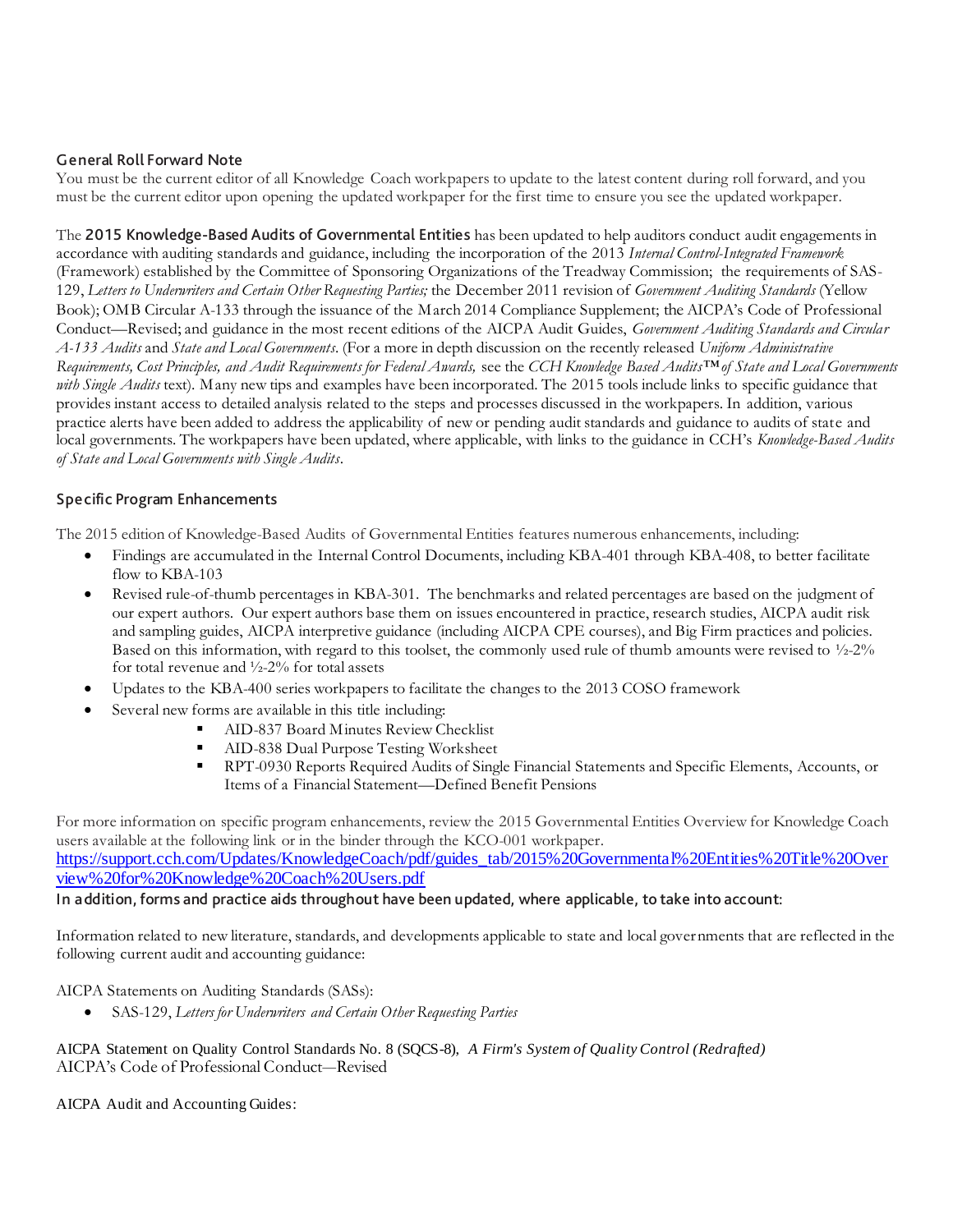- *Government Auditing Standards and Circular A-133 Audits*
- *State and Local Governments*

### AICPA Audit Risk Alerts:

- *State and Local Governmental Developments—2014*
- *[Government Auditing Standards and Circular A-133 Developments—2014](http://www.accountingresearchmanager.com/wk/rm.nsf/8befeab843ef00cd072564ac0082d2ad/a38491425ed4d0518625764100493761?OpenDocument&rnm=184359)*

Governmental Accounting Standards Board Statements (GASBs) currently in effect or to begin for periods after June 15, 2015, including GASB-71, *Pension Transition for Contributions Made Subsequent to the Measurement Date – an amendment of GASB-68*

U.S. Government Accountability Office:

*Government Auditing Standards—December 2011 Revision* (*The Yellow Book*)

White House Office of Management and Budget and the Council on Financial Assistance Reform:

• 2CFR200 (implementation began on December 26, 2014, and is staggered by grant award)

Also incorporated:

- Practice Alerts for SSARS-21
- Changes made to OMB Circular A-133 through the issuance of the March 2014 *Compliance Supplement*
- Changes with respect to disclosures related to GASB Standards that are currently in effect or to begin for periods after June 15, 2015
- Updates in accordance with 2013 *Internal Control-Integrated Framework* (Framework) established by the Committee of Sponsoring Organizations of the Treadway Commission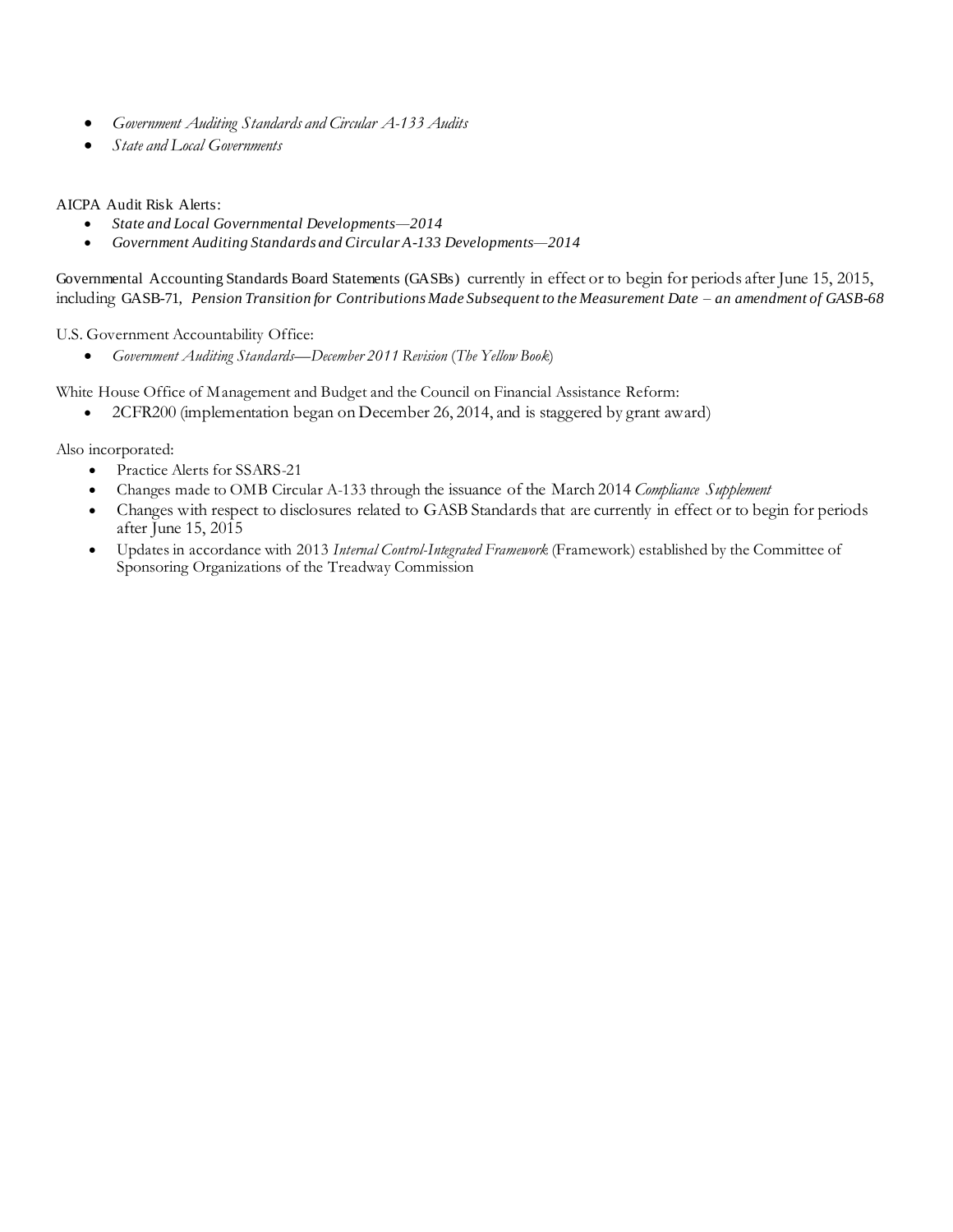# <span id="page-3-0"></span>Additional Information on Knowledge Coach and the KBA Methodology

Knowledge-Based Audit (KBA) Methodology - Allows the results of one set of procedures to become the input for the next. The key components of the KBA methodology include:

- An **Overview** that guides auditors through the methodology;
- **Knowledge-Based Audit** documents, integral to the risk assessment and overall audit processes, which contain steps and procedures required by U.S. GAAS, GAGAS, and OMB Circular A-133 when applicable;
- Customizable **Audit Programs** that take auditors through related steps and procedures;
- **Practice Aids** to help auditors complete steps or processes outlined in the Knowledge-Based Audit documents and Audit Programs;
- **Auditor's Reports** that provide a variety of sample auditor's opinions on audited financial statements; and
- **Correspondence** documents that provide sample letters to be used to comply with U.S. GAAS, GAGAS, and OMB Circular A-133 when applicable and in many other common situations.

The AICPA's Auditing Standards Board's Risk Assessment Standards - The practice aids and tools in the **<sup>2015</sup> Edition of Knowledge-Based Audits of Governmental Entities** are designed around the AICPA's risk assessment standards to assist auditors of governmental entities by:

- Facilitating compliance with GAAS, GAGAS, and U.S. Office of Management and Budget (OMB) Circular A-133 (OMB Circular A-133);
- Encouraging more effective audits through tailored audit programs and comprehensive practice aids;
- Helping auditors to focus on and respond to identified risks; and
- Enhancing audit documentation.

# ProSystem *fx*® Knowledge Coach

ProSystem fx<sup>®</sup> Knowledge Coach functionality allows auditors to use the Knowledge-Based-Audit methodology more efficiently by eliminating the need for duplicate entry of the same information, tailoring audit documentation to each particula r engagement, and documenting the link between risks identified and procedures performed. AUD-100 Tailoring Question Workpaper is a document in Knowledge Coach that presents engagement-level questions designed to aid in tailoring the engagement documentation to fit each client. Completing the questions helps the auditor avoid duplication and unnecessary workpapers.

Before you begin your audit, please review the guidance in AUD-101 Overall Audit Program. This workpaper is intended to be your road map through a Knowledge-Based Audit methodology. You should start your audit with AUD-100 Tailoring Question Workpaper and AUD-101 Overall Audit Program.

Risks can be captured via the Risk Summary task pane from any Knowledge Coach workpaper by the current editor of KBA-502 Summary of Risk Assessments. This allows the user to continuously assess risks during the engagement. Several workpapers prompt the consideration of the presence of risks, but the Risk Summary task pane must be used to document those risks. All documented risks flow to the Risk Summary. To ensure risks show in findings tables, make sure to check the "workpaper identified in" field of the Risk pane.

Information Flow helps cut down on the time spent duplicating information across forms. In addition, the flow of consistent information ensures that information and updates to information are not missed between workpapers. Drill-down functionality helps the user navigate quickly to the source of the information, aiding in the review of the audit file.

Diagnostics help keep track of unresolved issues like unanswered questions, incomplete risks, program steps not linked to risks or relevant assertions, missing workpaper, and more. Diagnostics now show when a form table has not been answered (i.e. tables in KBA-101 Overall Audit Strategy that are added by the tailoring questions in AUD-100 Tailoring Question Workpaper).

Links to Accounting Research Manager (ARM)-If you subscribe to an ARM library that includes audit content, you can link directly to source material from Resources within Knowledge Coach documents. These links have been updated to reference to the accounting standards under the FASB Accounting Standards Codifications and the auditing standards issued by the AICPA. Also, if you subscribe to the *Knowledge-Based Audits of Governmental Entities Guide* on ARM, you can take advantage of brand new links to the audit guide material from within the Knowledge Coach documents.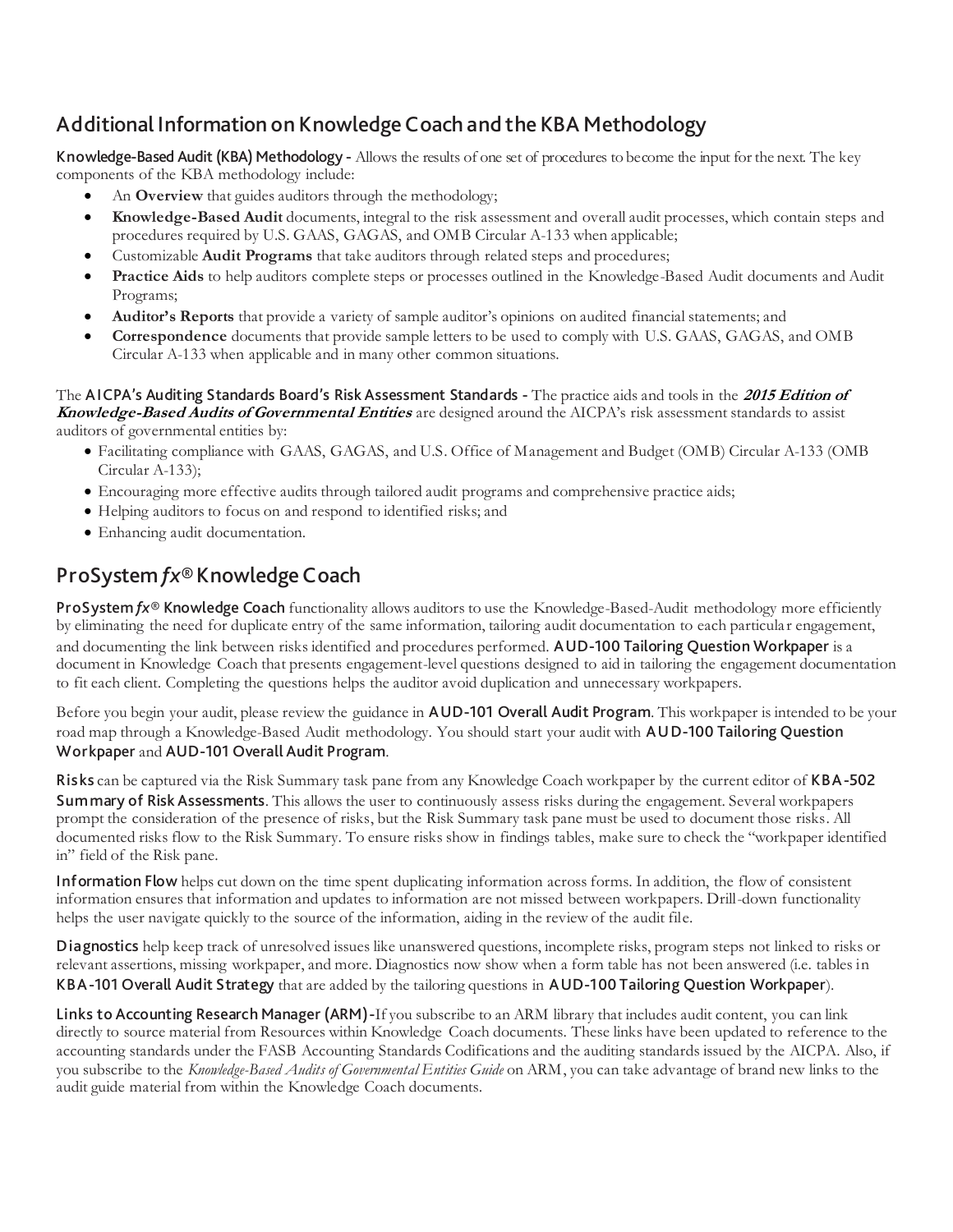Interpretive Guidance is integrated into each Knowledge Coach template through the Tips view of each new task pane. Informational features include Practice Points, Examples, Optional Workpapers, and Resources to help auditors work more effectively and efficiently. We have also added the ability to navigate from Resources within a document or the tip pane directly to CCH's Accounting Research Manager and industry audit guides by simply clicking on the Reference.

### Important Notes

- Make sure to save changes to workpapers before closing the workpaper or the binder to ensure data is correctly updated.
- If your Current Editor Knowledge Coach MS Word workpapers become read-only or crash, please do the following:
	- Keep the binder with the affected workpapers open.
	- Highlight the workpaper in the binder window with and go to Tools>Save Knowledge Coach Answers
- Knowledge Coach cannot be used within the Shared File Room (SFR) feature of Engagement. However, Knowledge Coach workpapers can be shared across team members through check in, check out, workpaper assignment, syncing to the central file room and through peer-to-peer sync in the same way other Engagement workpapers are shared.

### System Requirements

- This title MUST be used with ProSystem fx Engagement version 7.1, ProSystem fx Knowledge Coach version 2.1, and 2014 Financial Statement Base v4 and higher. If you are upgrading from ProSystem fx Engagement 7.0 or lower please contact Technical Support at 1-800-PFX-9998, option 4 for detailed instructions.
- A minimum of 4GB of RAM is required for optimal performance when opening and navigating through ProSystem *fx*  Knowledge Coach documents.

### Download Instructions

Download the *2015 Knowledge-Based Audits of Governmental Entities* from the **ProSystem fx Knowledge Coach Updates** section of the ProSystem *fx* Engagement Support Web site at the following URL: [http://support.cch.com/updates/KnowledgeCoach,](http://support.cch.com/updates/KnowledgeCoach) then select the **Knowledge Coach Series** and **Download file** link next to the **2015 Knowledge-Based Audits of Governmental Entities.** On some occasions the content package file (.KCP) has downloaded with the extension changed to .ZIP. If this occurs, please change the extension of the downloaded file to KCP using all capital letters.

You must install the 2014 Financial Statement Base v4 title before installing the 2015 Knowledge-Based Audits of Governmental Entities.

The Financial Statement Base title is also available at the following link: http://support.cch.com/updates/KnowledgeCoach If you have already installed this title for 2014 Knowledge-Based Audits of Commercial Entities, ensure you have the latest Knowledge Coach Content Update installed.

**Important**: ProSystem fx Engagement version 7.1 or higher and Knowledge Coach version 2.1 must be installed on the computer in order to install this Knowledge Coach title. Additional requirements include Microsoft Office 2007, Microsoft Office 2007 Primary Interop Assemblies (PIA) and Visual Studio 2005 Tools for the Office Second Edition Runtime, Visual Studio Tools for Offce System Runtime version 3.0, and Visual Studio Tools for the Office System 3.0 Runtime Service Pack 1., Visual Studio Tools for Office Runtime 4.0 (VSTOR) (32-bit version for 32-bit OS and 64-bit version for 64-bit OS).

The following 2015 Knowledge-Based Audits of Governmental Entities (5/18/15).KCP download is a proprietary file that must be installed from within Engagement. Save this KCP file to a location on your local drive and follow the Installation Instructions included in the Release Bulletin.

### Installation Instructions

Once you have downloaded your Knowledge Coach title or Financial Statement Base title, you will need to add it to the list of titles within ProSystem *fx* Engagement. The only additional system requirement is approximately 75MB of disk space to store your Knowledge Coach program content files. Please refer to the ProSystem *fx* Engagement with Knowledge Coach Release Notes for any other system requirements.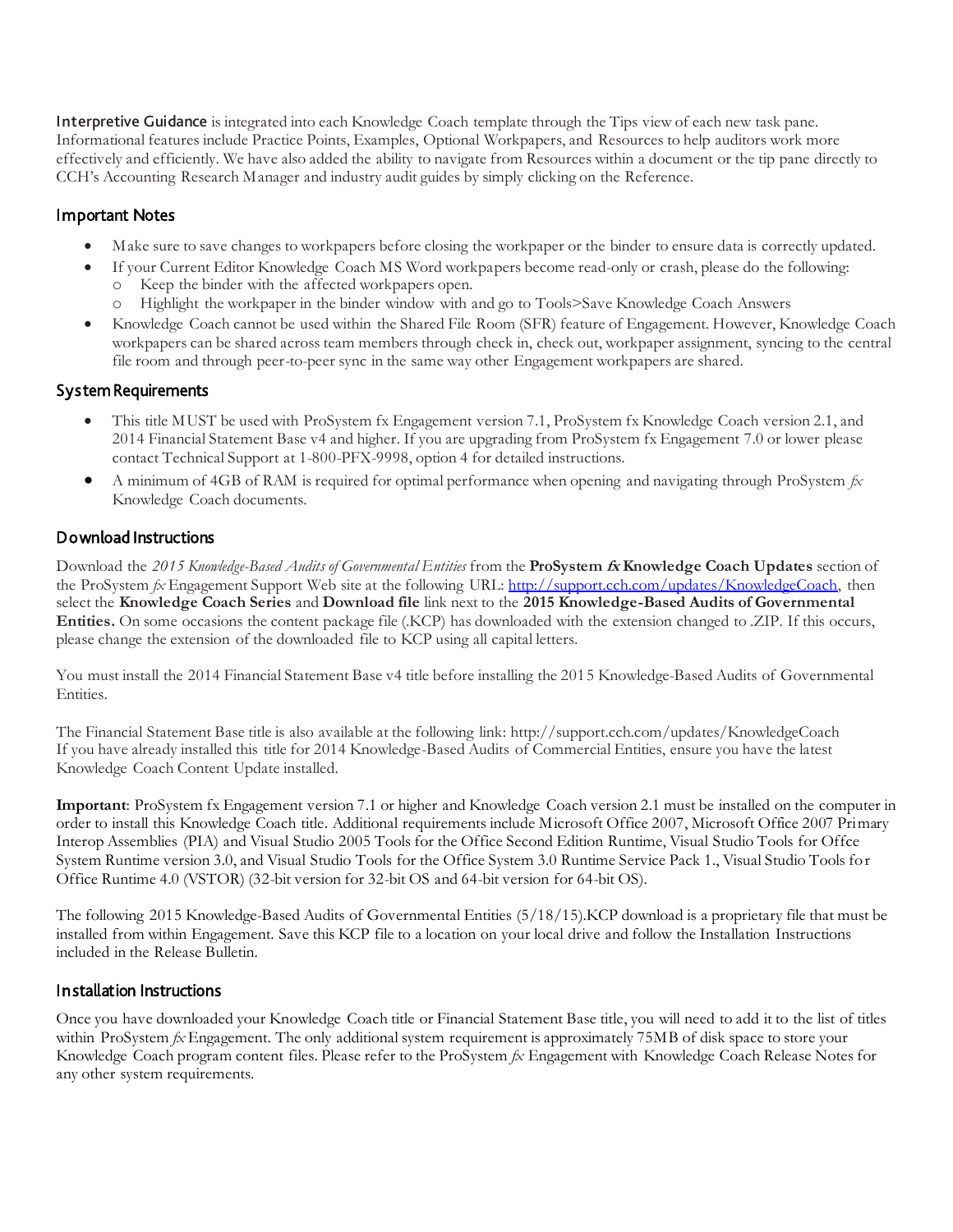After downloading the *2015 Knowledge-Based Audits of Governmental Entities* title or Financial Statement Base title, do the following:

- 1. Launch the ProSystem *fx* Engagement Workpaper Management application so that the Local File Room is displayed. Select **Tools > Knowledge Coach Titles**.
	- The Knowledge Coach Titles window will be displayed.
- 2. Choose **Add Title**.
- 3. Browse to the title package file (\*.KCP) that you previously downloaded from the ProSystem *fx* Knowledge Coach Support Web site.
- 4. Choose **Open**.

The system will display a progress indicator while the title package is added. You will receive a message that the title has been successfully installed once the process is complete.

Once the title is added, you must release it, so that other staff members in your firm can use it. You may also wish to "unre lease" previous versions of the title.

To unrelease a title:

- 1. Select a version of the KBA Governmental Entites title.
- 2. Choose **Unrelease Title**. The date will be removed from the *Date released* column and staff that do not have the staff group property right to insert unreleased titles will not be able to insert the unreleased titles into a binder.

**Note**: You can determine this access in the **ProSystem fx Engagement Admin** module by selecting a staff group and choosing **File > Properties > Content** "Insert Knowledge Coach workpapers from unreleased titles" option.

To release a title:

- 1. Select one of the Knowledge Coach titles in the list that has been added but is not yet released.
- 2. Choose **Release Title**. The current date and time will be displayed in the *Date released* column, and the status will change to "Released."

**Note:** You must add and assign a Knowledge Coach module as well as the Knowledge Tools title license in the ProSystem *fx* Engagement Administrator before using the workpapers.

**Important:** Once the *2015 Knowledge-Based Audits of Governmental Entities* title has been added and released, it will be automatically deployed to other staff members when they login to the "Office" location, or when they synchronize a binder that contains Knowledge Coach workpapers from this title.

### Online Permission Key

Permission key files may be downloaded from our Web site at

<https://prosystemfxsupport.tax.cchgroup.com/permkey/download.aspx> or when adding or updating the new licenses within ProSystem *fx* Engagement with Knowledge Coach version 7.1 and higher. After updating the license file in the ProSystem *fx*  Engagement Admin module, licenses need to be assigned to the staff who will use 2015 *Knowledge-Based Audits of Governmental Entities*.

If you have not already established a Single Sign-on (SSO) account with Customer Service, we urge you to do so at this time. Permission keys are no longer generally distributed via floppy diskette. You can choose to continue receiving the diskette by going to <https://prosystemfxsupport.tax.cchgroup.com/service/accountadmin/> , clicking the Firm Administration link, and making the appropriate selection (SSO access is required), or by contacting Customer Service at 1-800-PFX-9998, option 4.

### Accounting Research Manager

CCH's Accounting Research Manager is the most comprehensive, up-to-date and objective online database of financial reporting literature. It includes all authoritative and proposed accounting, auditing, and SEC literature, plus independent, expert-written interpretive guidance.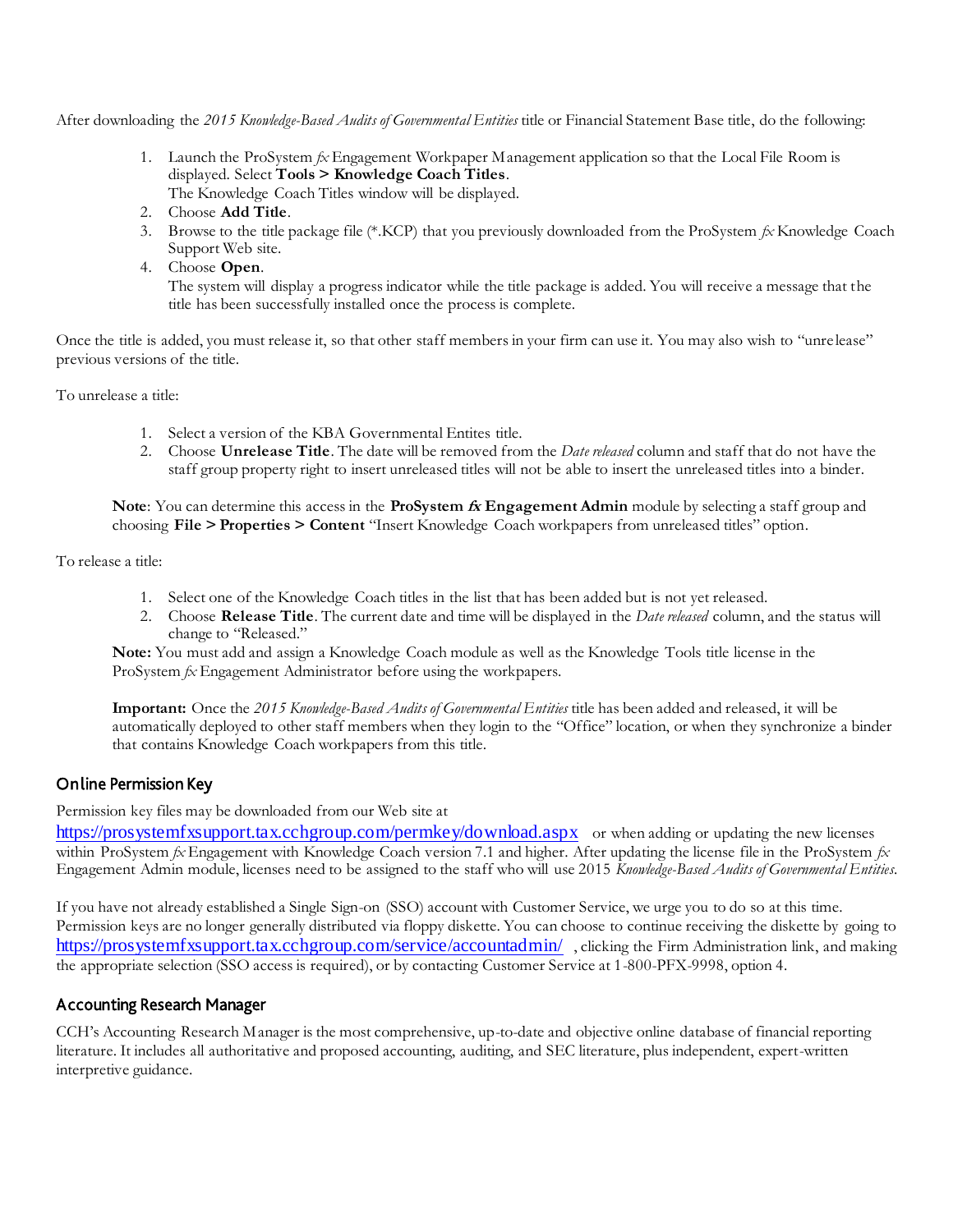Our Weekly Summary email newsletter highlights the key developments of the week, giving you assurance that you have the most current information. It provides links to new FASB, AICPA, SEC, EITF, and IASB authoritative and proposal-stage literature, plus guidance from financial reporting experts.

Our team of content experts updates the system on a daily basis, so you can stay as current as possible. What's more, our experts attend critical, standard-setting meetings and summarize the results for you, which means you'll learn of newly released literature and deliberations of current financial reporting projects as soon as they occur! Plus, you'll benefit from their easy-to-understand technical translations. Our expert's interpretations clearly lay out what the rules mean from your perspective.

Also available is the Knowledge-Based Audits of Governmental Entities, a guide that helps you comply with the most recent professional standards and guidance for the conduct of audits of governmental entities and to integrate the use of practice aids, tools, and other resources with its guidance. This publication supplements and complements the Knowledge-Based documents that are available in Knowledge Coach.

With Accounting Research Manager, you maximize the efficiency of your research time, while enhancing your results. Learn more about our content, our experts, and how you can request your free trial by visiting [http://www.accountingresearchmanager.com.](http://www.accountingresearchmanager.com/) You can also access the Accounting Research Manager Web site by selecting the item in ProSystem *fx* Engagement from the Guidance tab on the Shortcuts bar in the Binder window.

# Links to Accounting Research Manager (ARM)

As indicated above, subscribers to an Accounting Research Manager library that includes source content can link directly to source material from references within Knowledge Coach workpapers. These links have been updated to reference the new Codification released by the FASB and available on ARM. The Codification on ARM is fully integrated with U.S. and international accounting standards, other non-authoritative materials and industry leading interpretive guidance.

## Using Your Knowledge Coach Content

To use your Knowledge Coach Workpaper Templates, open a binder in ProSystem *fx* Engagement, select the workpaper tab into which you would like to insert the workpaper, and select **New Knowledge Coach Workpaper** from the toolbar or File menu. The New Knowledge Coach Workpaper dialog appears (*Figure 1*).

Select the New Knowledge Coach Title with the content you would like to use. You can only select titles you have installed. The information displayed changes to reflect the workpaper organization available for the selected title. Select the Knowledge Coach Workpaper Templates to insert into your binder and click **OK**. The **Selected Workpaper Properties** dialog appears. Each workpaper name is automatically loaded into the Name field. Add a workpaper index in the Index field and make any Name modifications you desire. You can also modify the tab location or the roll forward settings for each workpaper. Then click **OK**. The integrated Knowledge Coach workpaper is now inserted into your engagement binder. For more information on how to use Knowledge Coach workpapers in your binder, see the Knowledge Coach User Guide.



**Figure 1 – New Knowledge Coach Workpaper**